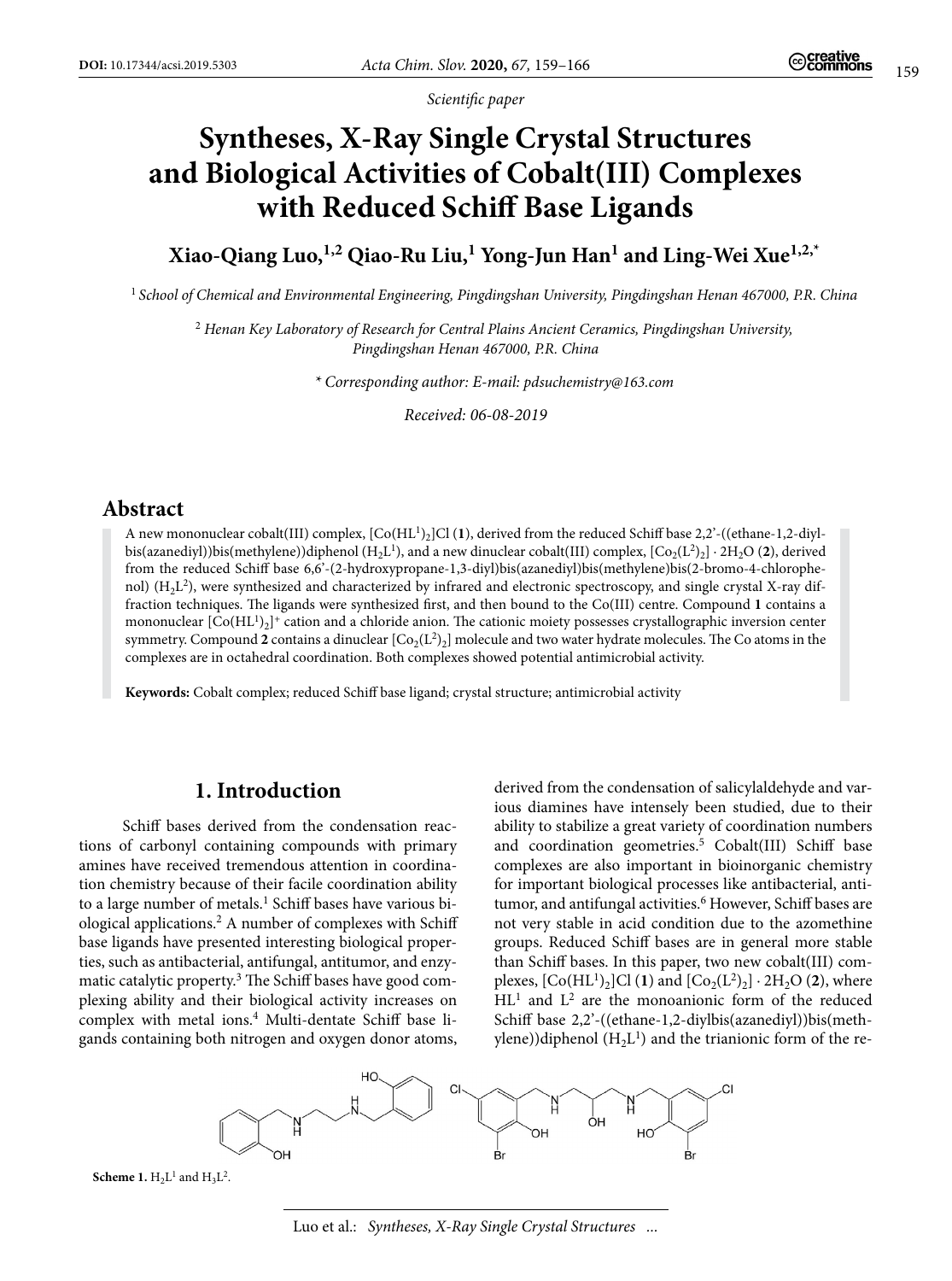duced Schiff base 6,6'-(2-hydroxypropane-1,3-diyl)bis (azanediyl)bis(methylene)bis(2-bromo-4-chlorophenol)  $(H<sub>3</sub>L<sup>2</sup>;$  Scheme 1), were synthesized and studied on their antibacterial potential.

## **2. Experimental**

#### **2. 1. General Methods and Materials**

All reagents and solvents were purchased from the commercial sources and used as received. Elemental (C, H and N) analyses were performed on a Perkin–Elmer 2400 II analyzer. IR spectra were recorded in the region 4000– 400 cm–1 on a Perkin Elmer IR RXI spectrometer with samples as KBr disks. UV-Vis spectra were recorded on a Shimadzu UV-3600 spectrophotometer. Molar conductivity was measured at 25 °C with a DDS-11A conductivity meter. The NMR spectra were recorded on a Bruker spectrometer at 300 MHz. X-ray diffraction was carried out on a Bruker Apex II CCD diffractometer.

### 2. 2. Synthesis of  $H_2L<sup>1</sup>$

To salicylaldehyde (1.22 g, 10 mmol) diluted by MeOH (50 mL), 1,2-diaminoethane (0.30 g, 5 mmol) diluted by MeOH (50 mL) was added with stirring. The reaction mixture was refluxed for 1 h and cooled by ice-water bath. Then,  $NaBH<sub>4</sub>$  (1.0 g, 25 mmol) was added. The mixture was stirred for another 1 h and filtered. The solvent was removed by distillation. The residue was treated with the aqueous solution of 1 M NaOH (50 mL) and extracted by chloroform. The solution was treated with 3 M HCl and the acid phase was made basic by 1 M NaOH. The crude product was then extracted into chloroform. The chloroform extracts were combined and dried over anhydrous  $Na<sub>2</sub>SO<sub>4</sub>$ . The solvent was removed to give the colorless product. Yield 0.9 g (66%). IR data ( $v, \text{ cm}^{-1}$ ): 3337, 3212, 3061, 2983, 2930, 2855, 1600, 1481, 1075. UV-Vis data (MeOH;  $\lambda_{\text{max}}$ , nm): 260, 285. <sup>1</sup>H NMR (300 MHz, CDCl<sub>3</sub>, ppm) δ 7.06 (q, 2H, ArH), 7.03 (d, 2H, ArH), 6.91 (q, 2H, ArH), 6.77 (d, 2H, ArH), 3.85 (s, 4H, CH<sub>2</sub>), 2.61 (t, 4H, CH<sub>2</sub>). Anal. Calcd. (%) for C<sub>16</sub>H<sub>20</sub>N<sub>2</sub>O<sub>2</sub>: C, 70.56; H, 7.40; N, 10.29. Found (%): C, 70.45; H, 7.47; N, 10.23.

## 2. 3. Synthesis of  $H_3L^2$

 $H_3L^2$  was prepared by the same method as described for  $H_2L^1$ , with salicylaldehyde replaced by 3-bromo-5-chlorosalicylaldehyde (2.34 g, 10 mmol), and with 1,2-diaminoethane replaced by 1,3-diaminopropan-2-ol (0.45 g, 5 mmol). Yield 1.6 g (61%). IR data (ν, cm–1): 3382, 3235, 3053, 2977, 2941, 2872, 1597, 1478, 1081. UV-Vis data (MeOH;  $\lambda_{\text{max}}$ , nm): 255, 273. <sup>1</sup>H NMR (300 MHz, CDCl3, ppm) δ 11.83 (s, 1H, OH), 7.41 (s, 2H, ArH), 7.23 (s, 2H, ArH), 3.71 (d, 4H, C*H*2), 3.67 (m, 1H, C*H*), 2.68 (t, 4H, CH<sub>2</sub>). Anal. Calcd. (%) for  $C_{17}H_{18}Br_2ClN_2O_3$ : C, 38.59; H, 3.43; N, 5.30. Found (%): C, 38.44; H, 3.52; N, 5.27.

#### **2. 4. Synthesis of Complex 1**

A solution of  $H_2L^1$  (54.4 mg, 0.20 mmol) in MeOH (10 mL) was added dropwise with stirring at room temperature to a solution of  $CoCl<sub>2</sub> · 6H<sub>2</sub>O$  (23.8 mg, 0.10 mmol) in MeOH (10 mL). The solution immediately became deep brown and was stirred for 1 h. Single crystals suitable for X-ray diffraction were obtained after 11 days by slow evaporation of the reaction solution. Yield: 23 mg (36%). IR data (v, cm<sup>-1</sup>): 3245, 1218, 1073. UV-Vis data (MeOH;  $\lambda_{\text{max}}$ , nm): 280, 372.  $\Lambda_M$  (10<sup>-3</sup> mol L<sup>-1</sup> in MeOH): 151  $\Omega^{-1}$  cm<sup>2</sup> mol<sup>-1</sup>. Anal. Calcd. (%) for  $C_{32}H_{38}CICoN_4O_4$ : C, 60.33; H, 6.01; N, 8.79. Found (%): C, 60.46; H, 6.12; N, 8.76.

#### **2. 5. Synthesis of Complex 2**

Complex **2** was prepared by the same method as described for complex **1**, with  $H_2L^1$  replaced by  $H_3L^2$  (52.9 mg, 0.10 mmol), and with  $CoCl<sub>2</sub> \cdot 6H<sub>2</sub>O$  replaced by  $Co(CH<sub>3</sub>)$  $COO$ <sub>24.9</sub> mg, 0.10 mmol). Single crystals suitable for X-ray diffraction were obtained after 3 days by slow evaporation of the reaction solution. Yield: 23 mg (38%). IR data (ν, cm–1): 3419, 3246, 1587, 1443, 1303, 1274, 1213, 1169, 1085, 861, 730, 605. UV–Vis data (MeOH;  $\lambda_{\text{max}}$ , nm): 210, 263, 317, 372. *Λ*<sub>M</sub> (10<sup>-3</sup> mol L<sup>-1</sup> in MeOH): 21 Ω<sup>-1</sup> cm<sup>2</sup> mol<sup>-1</sup>. Anal. Calcd. (%) for  $C_{34}H_{34}Br_4Cl_4Co_2N_4O_9$ : C, 33.42; H, 2.80; N, 4.59. Found (%): C, 33.56; H, 2.87; N, 4.47.

#### **2. 6. X-ray Crystallography**

The crystallographic data for the complexes are summarized in Table 1. Diffraction data of the complexes were collected on a Bruker APEX II CCD diffractometer at 298(2) K using graphite-monochromated Mo Kα radiation  $(\lambda = 0.71073 \text{ Å})$ . For data processing and absorption correction the packages SAINT and SADABS were used.7 The structures were solved by direct and Fourier methods and refined by full-matrix least-squares based on  $F<sup>2</sup>$  using SHELXTL and SHELXL-97 packages.<sup>8</sup> The non-hydrogen atoms were refined anisotropically. The hydrogen atoms on water molecules and the amino groups of complex **2** were located from a Fourier difference map and refined isotropically, with O–H, N–H and H···H distances restrained to 0.85(1), 0.90(1) and 1.37(2) Å, respectively. The structure of complex **2** containing solvent accessible voids of 236  $\AA$ <sup>3</sup> may accommodate disordered solvent molecules. The remaining hydrogen atoms were inserted on geometrical calculated positions with fixed thermal parameters and were refined isotropically.

CCDC 1906730 and 1946056 contain the supplementary crystallographic data for the complexes **1** and **2**, respectively. The data can be obtained free of charge via http://www.ccdc.cam.ac.uk/conts/retrieving.html, or from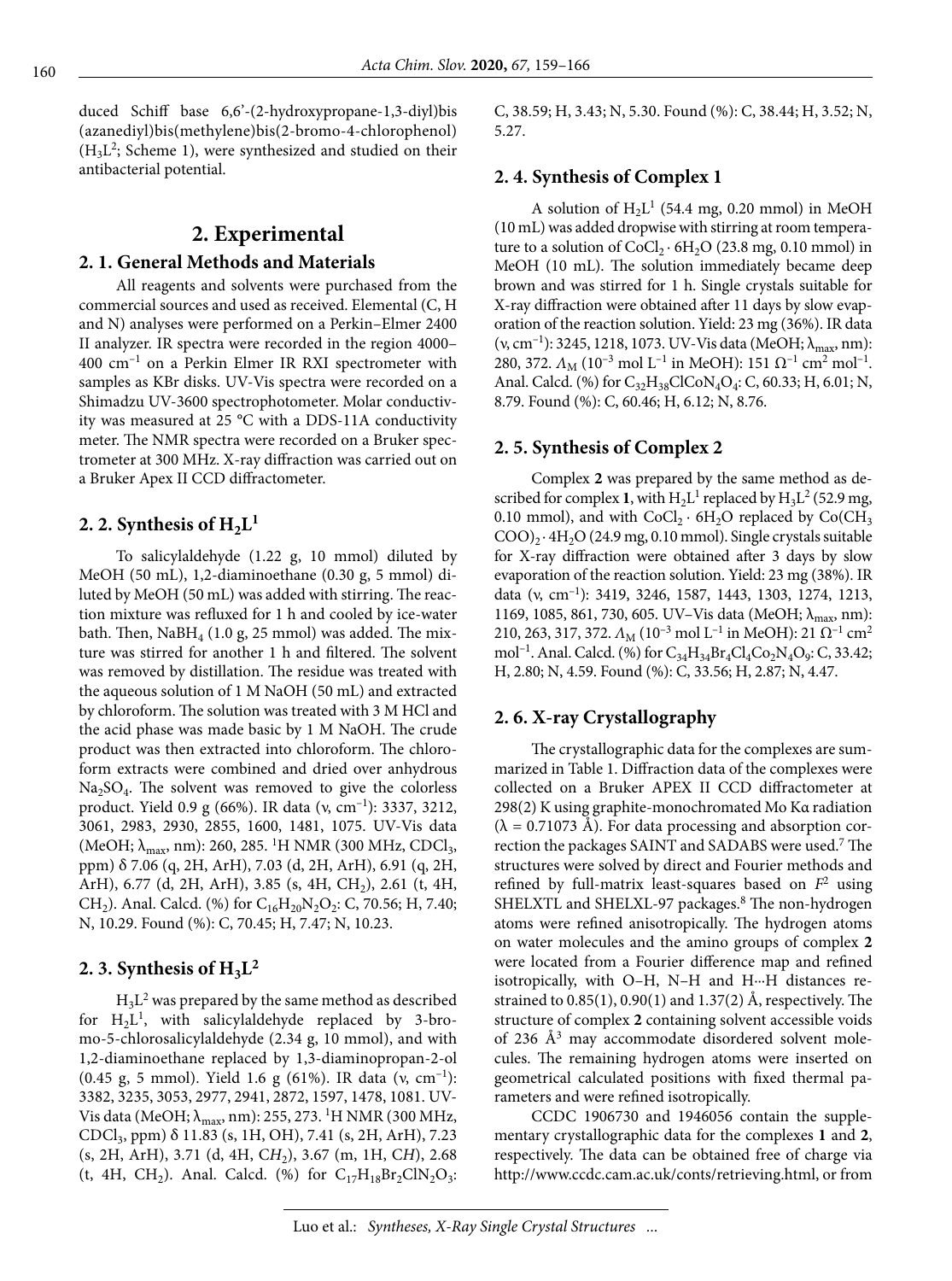|                                            | 1                        | $\overline{2}$                   |
|--------------------------------------------|--------------------------|----------------------------------|
| Formula                                    | $C_{32}H_{38}CICoN_4O_4$ | $C_{34}H_{34}Br_4Cl_4Co_2N_4O_9$ |
| FW                                         | 637.04                   | 1221.95                          |
| Crystal system                             | Monoclinic               | Monoclinic                       |
| Space group                                | C2/c                     | P2 <sub>1</sub> /c               |
| $a(\AA)$                                   | 23.905(1)                | 15.732(2)                        |
| b(A)                                       | 7.376(1)                 | 12.478(2)                        |
| $c(\AA)$                                   | 17.745(1)                | 23.992(3)                        |
| $\beta$ (°)                                | 95.753(1)                | 103.727(2)                       |
| $V(\AA^3)$                                 | 3113.2(6)                | 4575.2(9)                        |
| Z                                          | $\overline{4}$           | $\overline{4}$                   |
| $\mu$ (MoKa) (cm <sup>-1</sup> )           | 0.679                    | 4.504                            |
| Collected reflections                      | 8606                     | 26672                            |
| Unique reflections                         | 2861                     | 8507                             |
| Observed reflections $[I \geq 2\sigma(I)]$ | 1591                     | 4823                             |
| Parameters                                 | 192                      | 514                              |
| Restraints                                 | $\Omega$                 | 6                                |
| Goodness of fit on $F^2$                   | 0.947                    | 1.039                            |
| $R_1$ , $wR_2$ $[I \geq 2\sigma(I)]$       | 0.0532, 0.1031           | 0.0718, 0.2049                   |
| $R_1$ , w $R_2$ (all data)                 | 0.1275, 0.1307           | 0.1345, 0.2399                   |

**Table 1.** Crystallographic and refinement data for the complexes

the Cambridge Crystallographic Data Centre, 12 Union Road, Cambridge CB2 1EZ, UK; fax: (+44) 1223-336-033; or e-mail: deposit@ccdc.cam.ac.uk.

#### **2. 7. Antibacterial Activity**

The antibacterial activities were tested against *B. subtilis*, *E. coli*, *P. fluorescence* and *S. aureus* using MH medium (Mueller–Hinton medium). The MICs (minimum inhibitory concentrations) of the test compounds were determined by a colorimetric method using the dye MTT [3-(4,5-dimethylthiazol-2-yl)-2,5-diphenyltetrazolium bromide]. A stock solution of the synthesized compound (50  $\mu$ g mL<sup>-1</sup>) in DMSO was prepared and quantities of the test compounds were incorporated in specified quantity of sterilized liquid MH medium. A specified quantity of the



**Scheme 2.** The synthetic procedure of the complexes.

Luo et al.: *Syntheses, X-Ray Single Crystal Structures ...*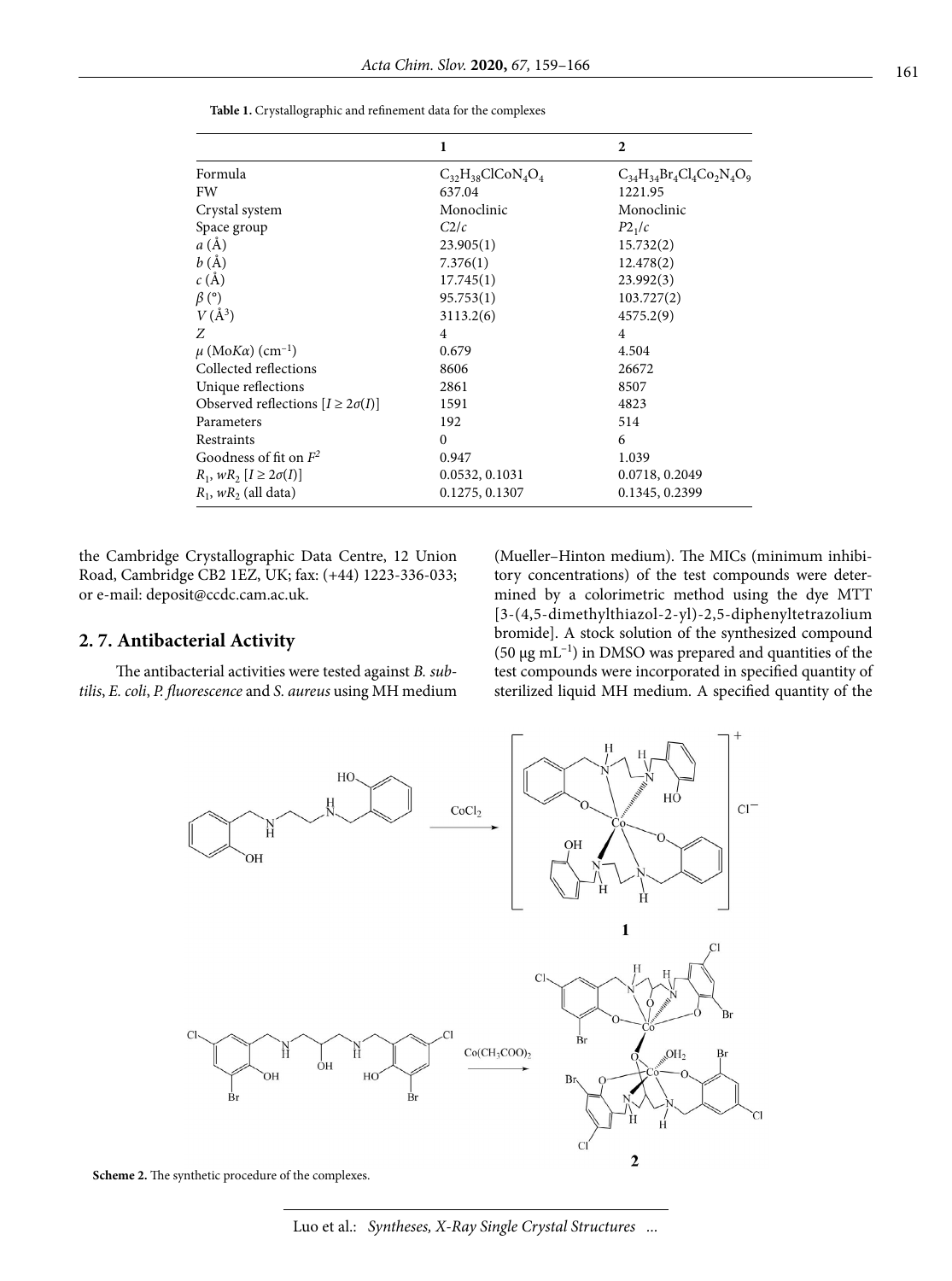medium containing the compound was poured into micro-titration plates. A suspension of the microorganism was prepared to contain approximately  $10^5$  cfu mL<sup>-1</sup> and applied to micro-titration plates with serially diluted compounds in DMSO to be tested and incubated at 37 °C for 24 h. After the MICs were visually determined on each of the micro-titration plates, 50 *μ*L of PBS containing 2 mg of MTT per millilitre was added to each well. Incubation was continued at room temperature for 4–5 h. The content of each well was removed and 100 *μ*L of isopropanol containing hydrochloric acid was added to extract the dye. After 12 h of incubation at room temperature, the optical density (OD) was measured with a micro-plate reader at 550 nm.

# **3. Results and Discussion**

#### **3. 1. Chemistry**

The cobalt(III) complexes **1** and **2** were prepared by the reaction of  $CoCl_2 \cdot 6H_2O$  with the reduced Schiff base  $H<sub>2</sub>L<sup>1</sup>$ , and Co(CH<sub>3</sub>COO)<sub>2</sub> · 4H<sub>2</sub>O with the reduced Schiff base  $H_3L^2$ , respectively in MeOH (Scheme 2). The aerial oxidation of cobalt(II) to cobalt(III) and metal assisted deprotonation of the phenolic moieties took place during the formation of the complexes. Molar conductivity values of complexes **1** and **2** measured in MeOH indicate the 1:1 electrolytic nature of complex **1** and non-electrolytic nature of complex **2**. 9

#### **3. 2. Spectral Characterization**

In the IR spectra of the complexes, the bands corresponding to the azomethine groups (–CH=N–) are not observed, instead, new bands indicative of the C–N groups are observed at  $1073-1085$  cm<sup>-1</sup>, indicating the reduction of the –CH=N– double bonds to the –CH<sub>2</sub>–NH– single bonds. The complexes show medium bands at 1213–1218 cm–1 due to the presence of Ar–O stretching. Weak and sharp bands for the spectra of the complexes located at 3245 cm–1 indicates the presence of amino groups. The weak and broad band centered at 3419 cm–1 for complex **2** can be assigned to the stretching vibration of water molecules.

The UV-Vis spectra of the complexes were measured in MeOH. There are two bands centered at 280 and 372 nm for **1** and four bands centered at 210, 263, 317 and 372 nm for **2**. The bands arise due to internal ligand transition or ligand to metal charge transfer. The complexes exhibit low intensity bands at 615–630 nm which are due to the *d*-*d* transition of Co<sup>III</sup> center.

#### **3. 3. Structure Description of the Complexes**

Selected bond lengths and bond angles in the coordination environment of the metal center are listed in Table 2. Complex 1 contains a mononuclear  $[Co(HL<sup>1</sup>)<sub>2</sub>]$ <sup>+</sup> cation and a chloride anion (Fig. 1). The cationic moiety possesses a crystallographic inversion symmetry. The Co atom, lying on the inversion center, is coordinated by two phenolate O and four amino N atoms from two  $HL^1$  ligands, forming octahedral coordination. The Co–O and Co–N bond lengths in the complex are in the range 1.906(3)–1.991(3) Å, which are very close to those reported in literature.<sup>10</sup> The cisoid  $(85.8(1)-94.1(1)°)$  and transoid angles (180°) in the complex are almost near to the ideal values.



**Fig. 1.** The mononuclear complex cationic moiety of **1**. The chloride anion is omitted for clarity. Displacement ellipsoids are drawn at the 30% probability level and H atoms are shown as small spheres of arbitrary radii.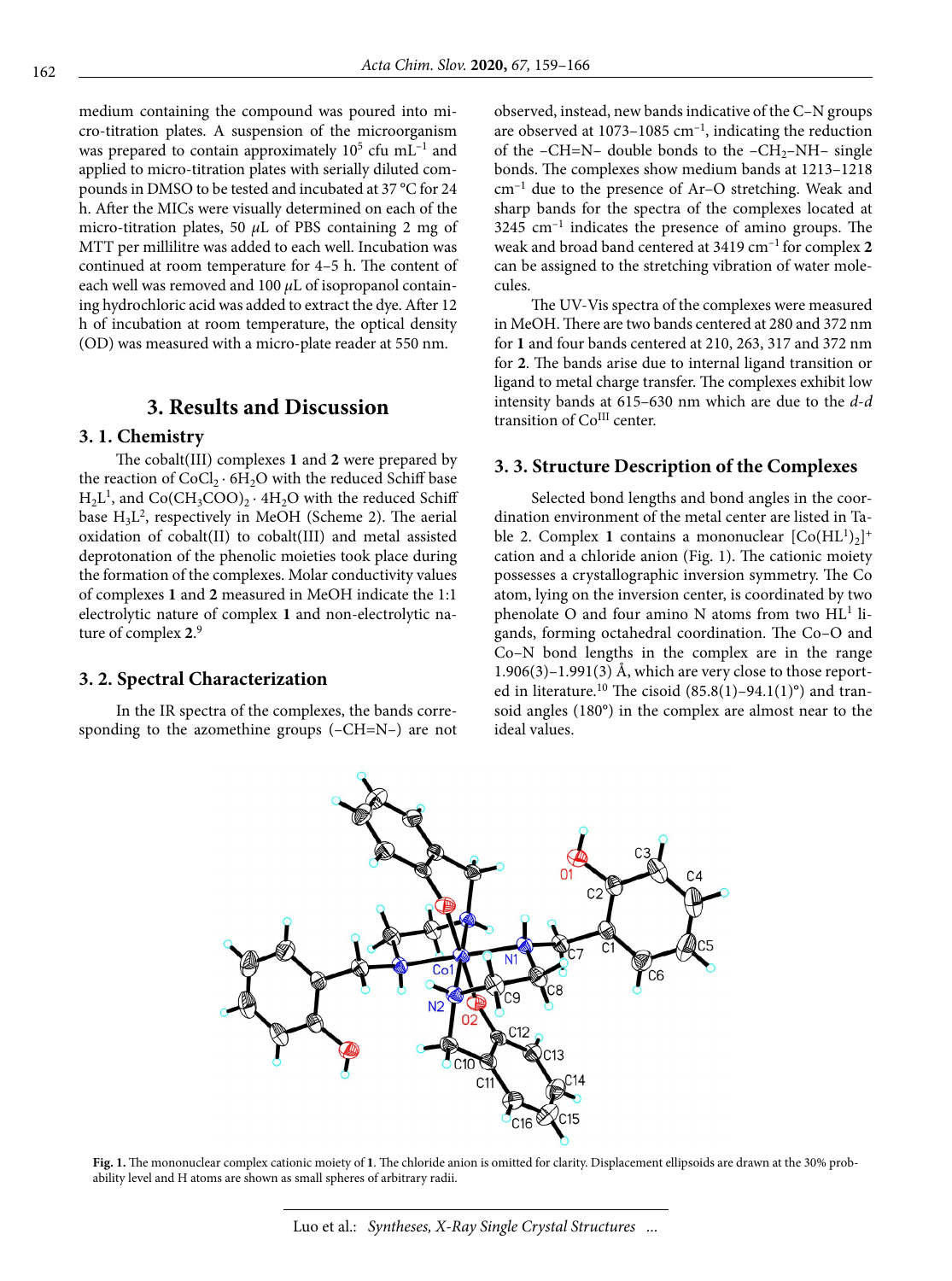

**Fig. 2.** Molecular packing structure of **1**. Hydrogen bonds are shown as dashed lines.

In the crystal structure, the complex cations are linked by chloride anions through intermolecular hydrogen bonds of types N–H∙∙∙Cl, N–H∙∙∙O and O–H∙∙∙Cl (Table 3), to form two-dimensional network along the *bc* plane (Fig. 2).

Complex 2 contains a dinuclear  $[Co_2(L^2)_2]$  molecule and two water hydrate molecules (Fig. 3). The Co1 atom is coordinated by two phenolate O, two amino N, and two hydroxy O atoms from two L2 ligands, forming octahedral coordination. The Co2 atom is coordinated by two pheno-



**Fig. 3.** The dinuclear complex moiety of **2**. The two water molecules are omitted for clarity. Displacement ellipsoids are drawn at the 30% probability level and H atoms are shown as small spheres of arbitrary radii.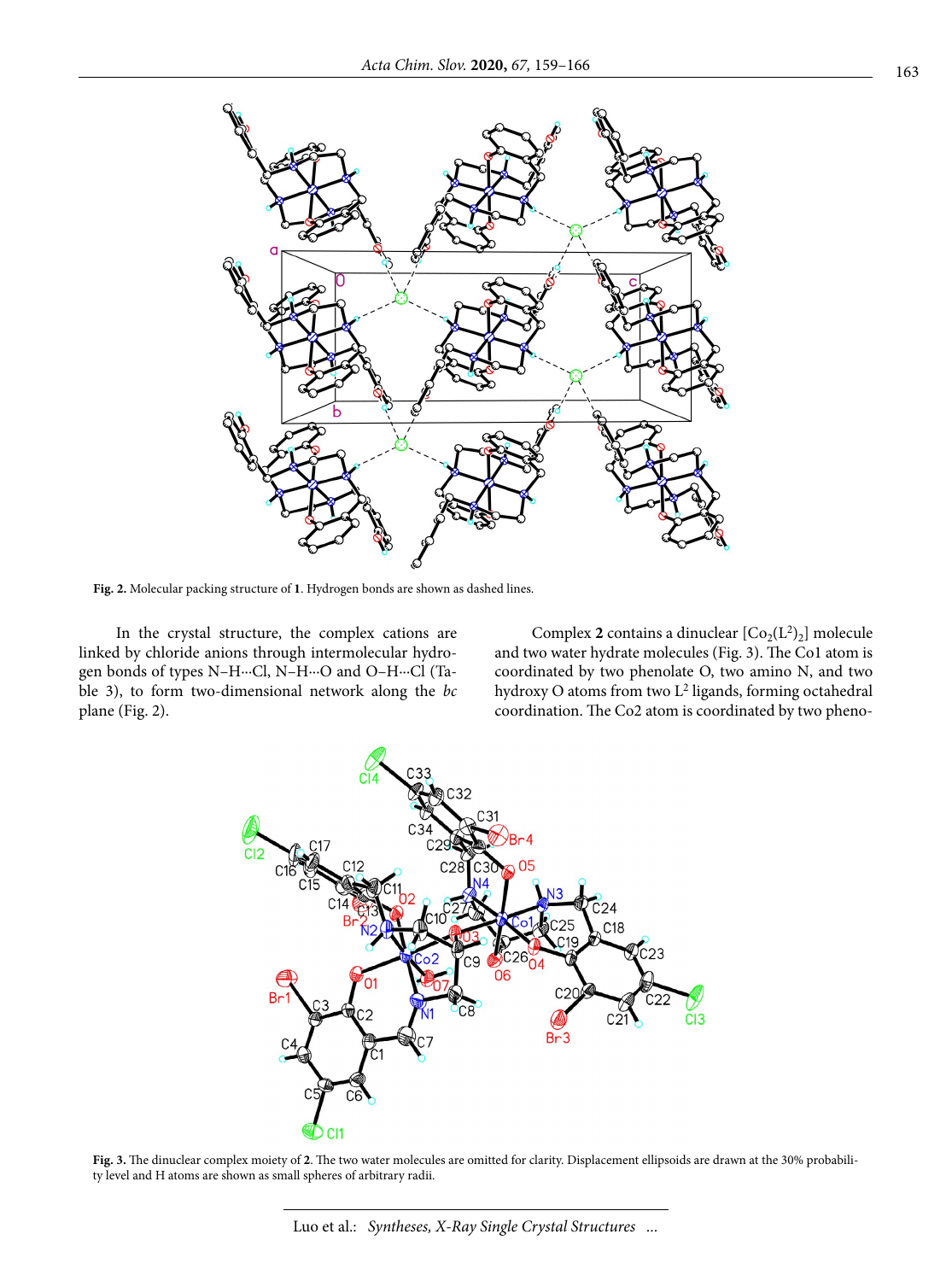

**Fig. 4.** Molecular packing structure of **2**. Hydrogen bonds are shown as dashed lines.

late O, two amino N, and one hydroxy O atoms from one  $L<sup>2</sup>$  ligand, and by one water O atom, forming octahedral coordination. The Co–O and Co–N bond lengths in the

**Table 2.** Selected bond lengths (Å) and angles (°) for the complexes

| 1                             |          |                               |          |
|-------------------------------|----------|-------------------------------|----------|
| $Co1-O2$                      | 1.906(3) | $Co1-N2$                      | 1.951(3) |
| $Co1-N1$                      | 1.991(3) |                               |          |
| $O2 - Co1 - O2^{*1}$          | 180      | $O2 - Co1 - N2^{*1}$          | 85.9(1)  |
| $O2$ -Co1-N2                  | 94.1(1)  | $N2$ –Co1–N2 <sup>#1</sup>    | 180      |
| $O2$ -Co1-N1                  | 93.8(1)  | $O2 - Co1 - N1$ <sup>#1</sup> | 86.2(1)  |
| $N2 - Co1 - N1^{*1}$          | 93.7(1)  | $N2$ -Co1-N1                  | 86.3(1)  |
| $N1 - Co1 - N1$ <sup>#1</sup> | 180      |                               |          |
| $\mathbf{2}$                  |          |                               |          |
| $Co1-O4$                      | 1.893(6) | $Co1-O6$                      | 1.905(7) |
| $Co1-N4$                      | 1.922(7) | $Co1-O5$                      | 1.931(6) |
| $Co1-N3$                      | 1.942(7) | $Co1-O3$                      | 1.957(6) |
| $Co2-O1$                      | 1.869(7) | $Co2-N1$                      | 1.895(9) |
| $Co2-O2$                      | 1.892(7) | $Co2-O3$                      | 1.929(6) |
| $Co2-O7$                      | 1.932(9) | $Co2-N2$                      | 1.932(9) |
| $O4-Co1-O6$                   | 95.3(3)  | $O4-Co1-N4$                   | 176.9(3) |
| $O6-Co1-N4$                   | 81.9(3)  | $O4-Co1-O5$                   | 88.6(3)  |
| $O6-Co1-O5$                   | 175.8(3) | $N4-Co1-O5$                   | 94.2(3)  |
| $O4 - Co1 - N3$               | 94.3(3)  | $O6-Co1-N3$                   | 85.5(3)  |
| $N4$ -Co1-N3                  | 87.0(3)  | $O5-Co1-N3$                   | 92.7(3)  |
| $O4 - Co1 - O3$               | 90.1(3)  | $O6-Co1-O3$                   | 91.4(3)  |
| $N4$ -Co1-O3                  | 88.5(3)  | $O5-Co1-O3$                   | 90.1(3)  |
| $N3-Co1-O3$                   | 174.8(3) | $O1-Co2-N1$                   | 91.4(3)  |
| $O1 - Co2 - O2$               | 89.4(3)  | $N1-Co2-O2$                   | 175.8(4) |
| $O1 - Co2 - O3$               | 173.3(4) | $N1-Co2-O3$                   | 87.5(3)  |
| $O2 - Co2 - O3$               | 92.2(3)  | $O1 - Co2 - O7$               | 92.9(3)  |
| $N1-Co2-O7$                   | 90.3(4)  | $O2 - Co2 - O7$               | 85.5(3)  |
| $O3-Co2-O7$                   | 93.8(3)  | $O1-Co2-N2$                   | 91.2(4)  |
| $N1-Co2-N2$                   | 89.1(4)  | $O2-Co2-N2$                   | 95.0(3)  |
| $O3-Co2-N2$                   | 82.1(3)  | $O7-Co2-N2$                   | 175.9(3) |

Symmetry code for #1:  $-x$ ,  $-y$ ,  $1 - z$ .

complex are in the range  $1.871(6)$ – $1.957(6)$  Å, which are very close to those reported in literature.10 The cisoid  $(81.9(3)-95.3(3)°$  for Co1 and  $82.1(3)-95.0(3)°$  for Co2) and transoid angles  $(174.8(3)-176.9(3)°$  for Co1 and  $173.3(4)$ – $175.9(3)$ ° for Co2) in the complex are almost near to the ideal values.

In the crystal structure, the complex molecules and the water molecules are linked through intermolecular hydrogen bonds of types O–H∙∙∙O, O–H∙∙∙N and N–H∙∙∙O (Table 3), to form two-dimensional network along the *ab* plane (Fig. 4).

#### **3. 4. Antibacterial Activity**

The free reduced Schiff base ligands and their cobalt(III) complexes were screened for antibacterial activity against two Gram-positive bacterial strains (*B. subtilis* and *S. aureus*) and two Gram-negative bacterial strains (*E. coli* and *P. fluorescence*) by the MTT method. The MIC values of the compounds against these bacteria are presented in Table 4. Penicillin G and kanamycin were assayed as references.  $H_2L^1$  is inactive against two Gram-positive bacterial strains *B. subtilis* and *S. aureus*, and has weak activity against the Gram-negative bacterial strains *E. coli* and *P. fluorescence* with MIC values of 25  $\mu$ g mL<sup>-1</sup>. H<sub>3</sub>L<sup>2</sup> is inactive against the Gram-negative bacterial strain *P. fluorescence*, and has weak activity against the Gram-negative bacterial strain *E. coli* and the Gram-positive bacterial strain *S. aureus*, with MIC values of 25  $\mu$ g mL<sup>-1</sup>. H<sub>3</sub>L<sup>2</sup> is active against the Gram-positive bacterial strain *B. subtilis*, with MIC value of 12.5  $\mu$ g mL<sup>-1</sup>. The cobalt(III) complexes, in general, showed a wide range of bactericidal activities against all the Gram-positive and Gram-negative bacteria. Complex **1** has good activity against the Gram-positive bacterial strain *B. subtilis* and medium activity against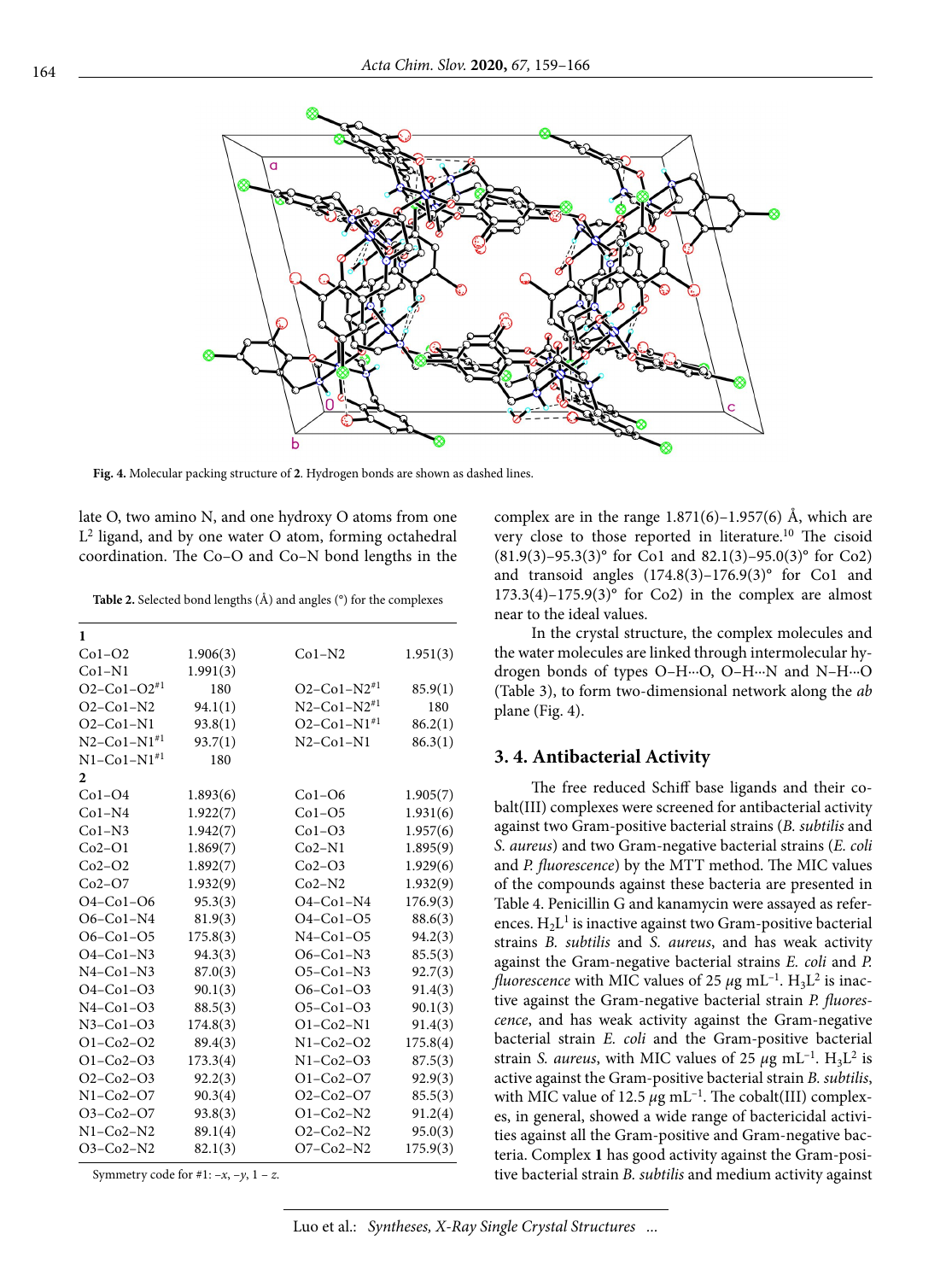| $D-HA$                  | $d(D-H)$ | d(HA)   | d(DA)     | $\angle$ (D-H $\cdots$ A) |
|-------------------------|----------|---------|-----------|---------------------------|
| $\mathbf{1}$            |          |         |           |                           |
| $N2-H2 \cdots C11^{*1}$ | 0.89     | 2.50    | 3.246(3)  | 142                       |
| $N1 - H1 \cdots 01$     | 0.90     | 2.45    | 3.011(4)  | 120                       |
| $O1 - H1A \cdots Cl1$   | 0.84     | 2.24    | 3.068(3)  | 171                       |
| 2                       |          |         |           |                           |
| $O7 - H7A \cdots O6$    | 0.85(1)  | 1.68(3) | 2.507(10) | 162(9)                    |
| $O9 - H9A - N2$         | 0.85(1)  | 2.28(6) | 3.048(17) | 151(11)                   |
| $N4-H4O2$               | 0.90(1)  | 1.88(4) | 2.741(10) | 159(11)                   |
| $N2-H2 \cdots Q9$       | 0.90(1)  | 2.15(2) | 3.048(17) | 177(11)                   |
| $O8-H8B \cdots O5^{*2}$ | 0.85(1)  | 2.18(5) | 2.966(11) | 154(10)                   |
| $N3-H3 \cdots Q8^{*3}$  | 0.90(1)  | 2.23(7) | 2.999(12) | 143(10)                   |
|                         |          |         |           |                           |

**Table 3.** Hydrogen bond distances (Å) and bond angles (°) for the complexes

Symmetry codes: #1: –*x*, –*y*, 1 – *z*; #2: *x*, *y*, 1 + *z*; #3: –*x*, 3/2 + *y*, 3/2 – *z*.

*S. aureus*, with MIC values of 3.12 and 12.5 *μ*g mL–1, respectively. Complex **2** has good activity against both Gram-positive bacterial strains *B. subtilis* and *S. aureus*, with MIC values of 0.78 and 6.25  $\mu$ g mL<sup>-1</sup>, respectively. As for the two Gram-negative bacterial strains *E. coli* and *P. fluorescence*, both complexes have excellent activities with MIC values of 1.56 and 0.78 *μ*g mL–1 for **1**, and 3.12 and 6.25  $\mu$ g mL<sup>-1</sup> for 2, respectively, which are stronger than the reference drug kanamycin.

**Table 4.** MIC values ( $\mu$ g mL<sup>-1</sup>) of the compounds

|                |      |      |      | B. subtilis S. aureus E. coli P. fluorescence |
|----------------|------|------|------|-----------------------------------------------|
| 1              | 3.12 | 12.5 | 1.56 | 0.78                                          |
| $\overline{2}$ | 0.78 | 6.25 | 3.12 | 6.25                                          |
| $H_2L^1$       | >100 | >100 | 25   | 25                                            |
| $H_3L^2$       | 12.5 | 25   | 25   | >100                                          |
| Penicillin G   | 0.78 | 3.13 | >100 | >100                                          |
| Kanamycin      | 0.39 | 1.56 | 6.25 | 6.25                                          |

# **4. Conclusion**

Two new cobalt(III) complexes with reduced Schiff base ligands 2,2'-((ethane-1,2-diylbis(azanediyl)) bis(methylene))diphenol and 6,6'-(2-hydroxypropane-1,3-diyl)bis(azanediyl)bis(methylene)bis(2-bromo-4-chlorophenol) have been synthesized and structurally characterized. One complex is in mononuclear and the other one is in dinuclear. The Co atoms are in octahedral coordination. The complexes showed potential antimicrobial activities against two Gram-positive bacterial strains (*B. subtilis* and *S. aureus*) and two Gram-negative bacterial strains (*E. coli* and *P. fluorescence*).

# **5. References**

 1. (a) J. L. Pratihar, P. Mandal, C. K. Lai, S. Chattopadhyay, *Polyhedron* **2019**, *161*, 317–324. **DOI:**[10.1016/j.poly.2019.01.002](https://doi.org/10.1016/j.poly.2019.01.002)

 (b) V. S. Zanon, J. A. Lima, T. Cuya, F. R. S. Lima, A. C. C. da Fonseca, J. G. Gomez, R. R. Ribeiro, T. C. C. Franca, M. D. Vargas, *J. Inorg. Biochem.* **2019**, *191*, 183–193. **DOI:**[10.1016/j.jinorgbio.2018.11.019](https://doi.org/10.1016/j.jinorgbio.2018.11.019) (c) M. M. Duan, Y. M. Li, L. Y. Xu, H. L. Yang, F. W. Luo, Y. X. Guan, B. T. Zhang, C. L. Jing, Z. L. You, *Inorg. Chem. Commun.* **2019**, *100*, 27–31. **DOI:**[10.1016/j.inoche.2018.12.009](https://doi.org/10.1016/j.inoche.2018.12.009) (d) A. Banerjee, S. Chattopadhyay, *Polyhedron* **2019**, *159*, 1–11. **DOI:**[10.1016/j.poly.2018.10.059](https://doi.org/10.1016/j.poly.2018.10.059) (e) S. Kumari, K. Maddipoti, B. Das, S. Ray, *Inorg. Chem.* **2019**, *58*, 1527–1540. **DOI:**[10.1021/acs.inorgchem.8b03031](https://doi.org/10.1021/acs.inorgchem.8b03031) 2. (a) F. Tok, B. Kocyigit-Kaymakcioglu, B. N. Saglik, S. Levent, Y. Ozkay, Z. A. Kaplancikli, *Bioorg. Chem.* **2019**, *84*, 41–50. **DOI:**[10.1016/j.bioorg.2018.11.016](https://doi.org/10.1016/j.bioorg.2018.11.016) (b) G. Kapoor, D. P. Pathak, R. Bhutani, A. Husain, S. Jain, M. A. Iqbal, *Bioorg. Chem.* **2019**, *84*, 478–492. **DOI:**[10.1016/j.bioorg.2018.11.016](https://doi.org/10.1016/j.bioorg.2018.11.016) (c) P. T. Todorov, P. N. Peneva, S. I. Georgieva, R. I. Rusew, B. L. Shivachev, A. H. Georgiev, *New J. Chem.* **2019**, *43*, 2740– 2751. **DOI:**[10.1039/C8NJ05748F](https://doi.org/10.1039/C8NJ05748F)

 3. (a) D. Majumdar, D. Das, S. S. Sreejith, S. Das, J. K. Biswas, M. Mondal, D. Ghosh, K. Bankura, D. Mishra, *Inorg. Chim. Acta* **2019**, *489*, 244–254. **DOI:**[10.1016/j.ica.2019.02.022](https://doi.org/10.1016/j.ica.2019.02.022)

 (b) O. L. Cifuentes-Vaca, J. Andrades-Lagos, J. Campanini-Salinas, A. Laguna, D. Vasquez-Velasquez, M. C. Gimeno, *Inorg. Chim. Acta* **2019**, *489*, 275–279.

**DOI:**[10.1016/j.ica.2019.02.033](https://doi.org/10.1016/j.ica.2019.02.033)

 (c) M. Karmakar, T. Basak, S. Chattopadhyay, *New J. Chem.* **2019**, *43*, 4432–4443. **DOI:**[10.1039/C8NJ06549G](https://doi.org/10.1039/C8NJ06549G)

 (d) H. Bahron, S. S. Khaidir, A. M. Tajuddin, K. Ramasamy, B. M. Yamin, *Polyhedron* **2019**, *161*, 84–92.

**DOI:**[10.1016/j.poly.2018.12.055](https://doi.org/10.1016/j.poly.2018.12.055)

 (e) F. Forouzandeh, H. Keypour, M. H. Zebarjadian, M. Mahmoudabadi, L. Hosseinzadeh, R. Karamian, M. A. Khoei, R. W. Gable, *Polyhedron* **2019**, *160*, 238–246.

**DOI:**[10.1016/j.poly.2018.12.052](https://doi.org/10.1016/j.poly.2018.12.052)

 (f) K. Jana, S. Das, H. Puschmann, S. C. Debnath, A. Shukla, A. K. Mahanta, M. Hossain, T. Maity, B. C. Samanta, *Inorg. Chim. Acta* **2019**, *487*, 128–137. **DOI:**[10.1016/j.ica.2018.12.007](https://doi.org/10.1016/j.ica.2018.12.007)